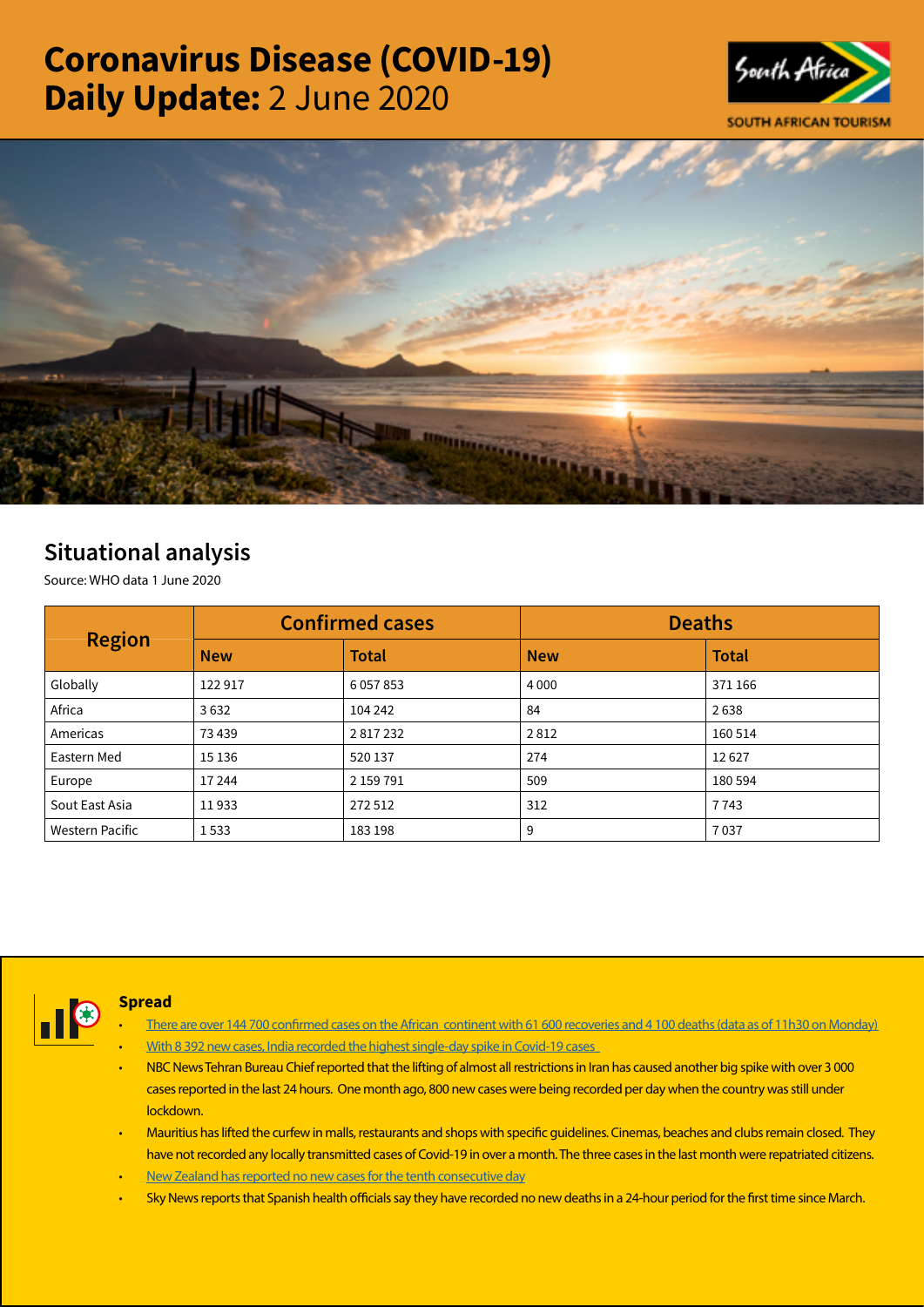### South Africa:

34 357



#### SOUTH AFRICA NEWS

#### Tourism-related articles

- [These airlines will operate during level 3: As the country moves to level 3 lockdown from June 1, many airlines have decided to](https://www.iol.co.za/travel/travel-news/these-airlines-will-operate-during-level-3-48793399)  [take to the skies to cater to the domestic travel market](https://www.iol.co.za/travel/travel-news/these-airlines-will-operate-during-level-3-48793399)
- [A very clean takeoff: airports back in action, but not taking any chances Acsa says it's doing its best to make travellers feel at](https://select.timeslive.co.za/news/2020-06-02-a-very-clean-takeoff-airports-back-in-action-but-not-taking-any-chances/)  [ease, with more security and monitors to answer questions](https://select.timeslive.co.za/news/2020-06-02-a-very-clean-takeoff-airports-back-in-action-but-not-taking-any-chances/)
- [Draft plan for SAA rescue requires R21bn: The suggestion is that the government puts R2bn into a new company that will](https://www.businesslive.co.za/bd/national/2020-06-01-draft-plan-for-saa-rescue-proposes-a-brand-new-state-owned-airline/)  [purchase the entire shareholding of the old SAA](https://www.businesslive.co.za/bd/national/2020-06-01-draft-plan-for-saa-rescue-proposes-a-brand-new-state-owned-airline/)
- [SAA rescue plan calls for taxpayers to cough up further R46 billion](https://www.fin24.com/Companies/Industrial/saa-rescue-plan-calls-for-taxpayers-to-cough-up-further-r46-billion-20200601)
- [ICYMI: 5 things you need to know about travel during level 3: Tourism Minister Mmamoloko Kubayi-Ngubane has announced](https://www.iol.co.za/travel/travel-news/icymi-5-things-you-need-to-know-about-travel-during-level-3-48790698)  [that under level 3 lockdown some parts of the tourism sector will open up. Here are five points that she made during her](https://www.iol.co.za/travel/travel-news/icymi-5-things-you-need-to-know-about-travel-during-level-3-48790698)  [speech: R30-million scheme to protect independent tour guides, the tourism services allowed to operate under level 3, what's](https://www.iol.co.za/travel/travel-news/icymi-5-things-you-need-to-know-about-travel-during-level-3-48790698)  [not allowed, tourism-related services and the recovery plan](https://www.iol.co.za/travel/travel-news/icymi-5-things-you-need-to-know-about-travel-during-level-3-48790698)
- It's official: hunting, fishing and game drives are allowed under level 3: Hunting and recreational fishing are among the [activities the department of environment, forestry and fisheries has allowed under level 3 of the lockdown. Self-drive visits to](https://www.timeslive.co.za/politics/2020-06-01-its-official-hunting-fishing-and-game-drives-are-allowed-under-level-3/)  [private or public game reserves and national parks will also be allowed during level 3.](https://www.timeslive.co.za/politics/2020-06-01-its-official-hunting-fishing-and-game-drives-are-allowed-under-level-3/)

#### **GENERAL COVID-19 RELATED ARTICLES**

- [Covid-19: SA death toll passes 700, cases increase to more than 34,000](https://www.timeslive.co.za/news/south-africa/2020-06-01-covid-19-sa-death-toll-passes-700-cases-increase-to-more-than-34000/)
- [Questions multiply over rapidly growing epidemic in Western Cape Concentrated hotspots may show super-spreader events](https://www.businesslive.co.za/bd/opinion/columnists/2020-06-01-carol-paton-questions-multiply-over-rapidly-growing-epidemic-in-western-cape/)  [caused a high number of cases in the province](https://www.businesslive.co.za/bd/opinion/columnists/2020-06-01-carol-paton-questions-multiply-over-rapidly-growing-epidemic-in-western-cape/)
- [The big back to school debate from controversial announcement to postponement, here are 5 must-read stories](https://www.timeslive.co.za/news/south-africa/2020-06-01-the-big-back-to-school-debate-from-controversial-announcement-to-postponement-here-are-5-must-read-stories/)
- [Don't have unrealistic expectations of central banks, Kganyago warns 'There are limits to what central banks can do,' said the](https://www.businesslive.co.za/bd/national/2020-06-01-dont-have-unrealistic-expectations-of-central-banks-kganyago-warns/)  [Reserve Bank governor as politicians call for more to be done to help the economy](https://www.businesslive.co.za/bd/national/2020-06-01-dont-have-unrealistic-expectations-of-central-banks-kganyago-warns/)
- [Isaah Mhlanga: Reopening the economy will be more difficult to navigate than the lockdown](https://www.fin24.com/Opinion/isaah-mhlanga-reopening-the-economy-will-be-more-difficult-to-navigate-than-the-lockdown-20200602-2)
- [How the lockdown hurt the economy in April As South Africa loosens its lockdown from Monday, data for April is proving just](https://www.iol.co.za/business-report/economy/how-the-lockdown-hurt-the-economy-in-april-48799075)  how bad the economy was hit by regulations that shuttered almost all activity except essential services during that month
- **Treasury now estimates nearly 18 million job losses**
- [SA loosens lockdown in economic recovery effort: President Cyril Ramaphosa was widely praised when he ordered a strict](https://www.iol.co.za/business-report/economy/sa-loosens-lockdown-in-economic-recovery-effort-48800129)  [lockdown at the end of March, but the measures have battered the economy of Africa's most industrialised nation, which was](https://www.iol.co.za/business-report/economy/sa-loosens-lockdown-in-economic-recovery-effort-48800129)  [already in recession before the coronavirus](https://www.iol.co.za/business-report/economy/sa-loosens-lockdown-in-economic-recovery-effort-48800129)
- [Blues, booze and thieves with tunnel vision: welcome to level 3, SA: Monday was marked by frustration, tears and jubilation as](https://select.timeslive.co.za/news/2020-06-02-blues-booze-and-thieves-with-tunnel-vision-welcome-to-level-3-sa/)  [the country lurched into lockdown level 3](https://select.timeslive.co.za/news/2020-06-02-blues-booze-and-thieves-with-tunnel-vision-welcome-to-level-3-sa/)
- [WATCH | Thirsty citizens stand in long queues and sing about reopened bottle stores Many customers braved the cold to](https://www.timeslive.co.za/news/south-africa/2020-06-01-watch-thirsty-citizens-stand-in-long-queues-and-sing-about-reopened-bottle-stores/)  [queue in long lines from as early as 6am to get their fix](https://www.timeslive.co.za/news/south-africa/2020-06-01-watch-thirsty-citizens-stand-in-long-queues-and-sing-about-reopened-bottle-stores/)